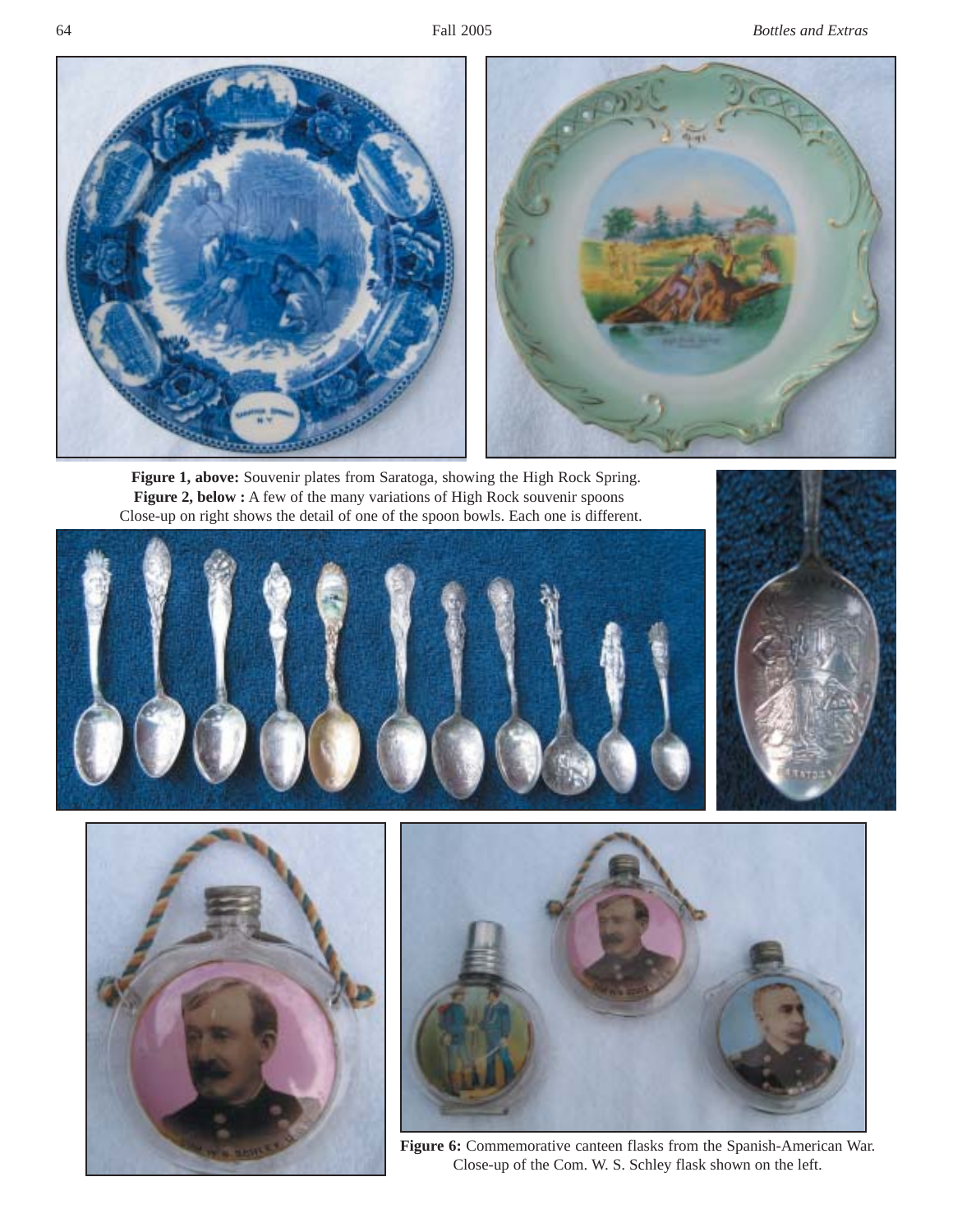## Do You Know "The Rest of the Story"?

## *by Don Fritschel*

Have you ever wondered about some of the items in your collection? I'm not talking about the item itself, or where it came from, or what it is worth. I'm talking about the story behind it, or, as commentator Paul Harvey puts it, "The rest of the story!" Sometimes the most fascinating tales emerge as you start to research your favorite collectibles.

There are several "levels" of research. At the most superficial level, one gathers enough information to satisfy basic curiosity. In the case of an antique bottle this might be to determine its age, what product it held, and possibly its current value. As you dig a little deeper, you start to uncover history of the product manufacturer, information about the town where it was made, and frequently, interesting stories and anecdotes. Wellresearched articles of this type appear in each issue of *Bottles and Extras*, as well as other hobby magazines. At the deepest level, one can amass so many data, photographs, drawings, advertisements, first person accounts and historical information that the story can only be told by writing a book. Such is the case with Peter Mallett's recent 184-page volume on

a single patent medicine, *Smith's Green Mountain Renovator*. **(Reference 1)**

While I don't intend to write any books, I do find myself becoming interested enough in certain items in my collections that I will often try to discover the story behind the story. For example, I was showing my bottle collection to another collector one day and he remarked on the interesting display on the bottom shelf of my bottle cabinet. Where the shelves above are tightly packed with flasks, medicines and other early glass, the bottom shelf has only eight Saratoga bottles separated by six decorated plates, each containing a different scene from the early Saratoga area. He noticed that two of the plates celebrated the Saratoga High Rock Spring. **[Figure 1]** After he left, I looked at the plates again. Both showed Indians drinking from a spring that was running from the top of a rocky mound, about four feet high. Next, I dug out my collection of souvenir spoons from Saratoga and noted that 16 out of 20 different spoons in the group also featured variations of the famous High Rock in their bowls. **[Figure 2]** With so many different mineral springs and bottles from Saratoga Springs, why is this scene so prevalent?



**Figure 3:** Early woodcut of Johnson being carried to the healing spring. had abounded for years about a spring with

With a little help from George Waller's "Saratoga, Saga of an Impious Era" **(Reference 2)**, the answer unfolded.

In 1738, William Johnson, age 23, arrived from Ireland in the Mohawk Valley of what would become New York, to manage his uncle's land and to establish a trading post. He soon won the respect of the Mohawks, the most powerful of the Iroquois Confederacy, by trading fairly with them when it was common practice to cheat the Indians.

He enjoyed the wild forests and the primitive ways of the Mohawks and he mingled with them at every opportunity, accepting them as equals when they were used to being treated with contempt by the whites. He learned their language, shared their food and dressed in their clothing. Eight years after his arrival in the valley, he was such good friends with the Indians that Britain commissioned him Colonel of the Six Nations. During the French and Indian Wars, he and a band of Iroquois joined an English militia and defeated the French at the battle of Lac du Saint Sacrement, which Johnson later renamed Lake George. He was soon appointed His Majesty's Superintendent of Indian Affairs and dubbed a baronet.

Johnson took Molly Brant, sister of the war chief of the Mohawks, as his wife and made her mistress of his baronial mansion, Johnson Hall in Johnstown. She bore him children, managed his household and helped entertain the continuous stream of guests. He was not only one of the most important men in the new world, but one of the wealthiest.

In 1767, at the age of 52, Johnson suffered severely from numerous ailments, including dysentery, the gout, and a musket ball, still lodged in his thigh from the battle of Lake George, years earlier. Neither Indian herbs nor doctors from Albany could ease his condition. He could not walk or stand, and kept to his bed, weak with pain.

The Mohawk chiefs held a council. About 30 miles northeast of Johnstown, in a little wooded valley at the edge of the Adirondacks, were the "Medicine Springs of the Great Spirit," whose waters had repaired and renewed the Iroquois for nearly 400 years. The sachems decided that if Johnson were to be cured, they must transport him to the magical springs. On August 22, 1767, an escort of Iroquois braves set out from Johnson Hall, carrying their friend on a litter. Although rumors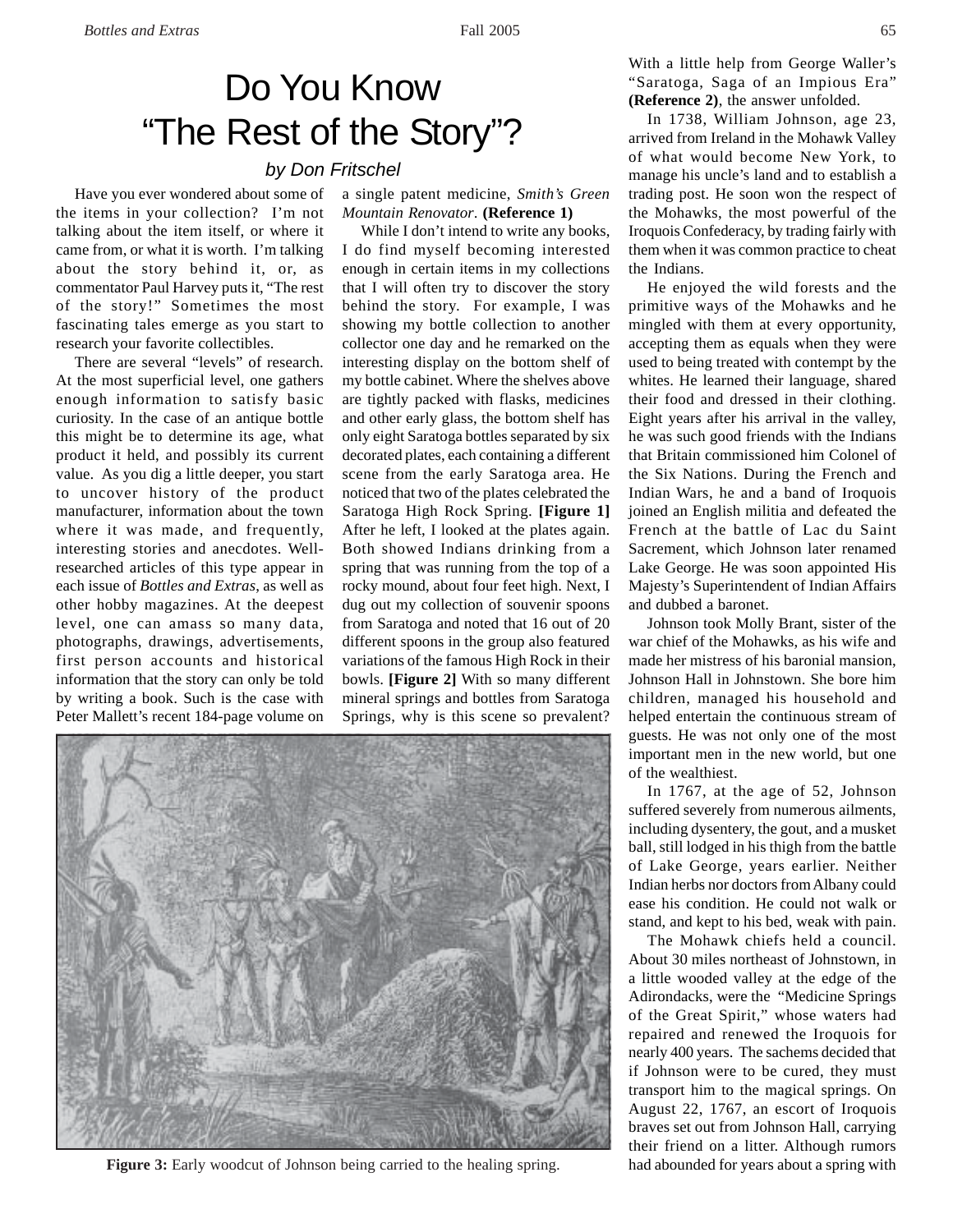wonderful healing powers, no white men had ever been allowed to enter the sacred area. Sir William Johnson would be the first.

As the entourage neared the spring, he saw a strange cone-shaped rock, about five feet tall, and resembling a small haystack. Water poured from a round hole in the top of the rock and ran down its sides. **[Figure 3]** The Indians built a bark hut close to the spring and scattered leaves for Johnson to lie on. For four days, he drank and bathed in the salty waters of the spring. On the fourth day, a runner arrived with news that required the baronet to hurry home. The death of one of the chiefs and new land disputes between the settlers and Indians required his immediate attention. Much to Johnson's surprise, his brief visit to the spring restored much of his strength and he was able to walk part of the way home. News of his miraculous cure traveled



**Figure 4:** A "High Rock" bottle showing the embossed 1767 date.

quickly and other health seekers were drawn to the spring. It was only a matter of time before the "high rock" spring, and others discovered nearby, would launch the spa that would become the famous Saratoga Springs.

I looked at one of my Saratoga High Rock bottles and there was the date "1767", (the date of Johnson's visit), arched over the embossed "high rock". **[Figure 4]** I looked more closely at my two souvenir plates. Both showed Indians drinking from water spilling from the haystack-shaped rock, but one of them, faintly, in the background, showed four Indians carrying a man on a litter!

As I put my spoons away, I noticed one of my all time favorite souvenir spoons lying in the drawer. It has the raised relief of the Alamo in the bowl, along with the words, "The Alamo, Built in 1718, San Antonio, Texas." This bowl is the most common of all San Antonio spoons, but the handle is not the usual "Texas" handle, showing cowboys, longhorns, a Lone Star, etc. This particular handle is in the form of a full-figured Theodore Roosevelt on horseback, dressed in uniform with a campaign hat. The workmanship is so perfect that you can even see the "U.S." insignia on his tunic collar as well as a monocle on one eye! **[Figure 5]** Is there a connection between Teddy Roosevelt and the Alamo? I plugged "Teddy Roosevelt + Alamo" into an Internet search window and soon found out that the answer was *both* "yes and no"!

Early in 1898, the United States sent its naval fleet to Cuba as a "show of force" against Spain, who was attempting to colonize the island. On February 15<sup>th</sup>, Spain sunk the *U.S.S. Maine* in Havana harbor. President McKinley declared war on Spain on April 24<sup>th</sup>. Theodore Roosevelt, then Assistant Secretary of the Navy, resigned his post to join the war effort by forming the 1<sup>st</sup> U.S. Cavalry Volunteer Regiment, soon called the "Rough Riders" by his men.

He set up his headquarters in San Antonio, in the Menger Hotel, and did most of his recruiting from the hotel bar. In fact, if you visit this historic hotel today, you will see dozens of old photos of the Rough Riders training in San Antonio, as well as the actual bar stool where Roosevelt sat.

Some of his new officers were already well known: Capt. Bucky O'Neill, mayor of Prescott, Arizona, and famous frontier sheriff; Capt. Llewellen of New Mexico, a highly respected peace officer who had been wounded four times by outlaws; Lt. Ballard, another former peace officer, famous for breaking up the Black Jack Gang; Benjamin Daniels, marshall of Dodge City in its heyday; Sherman Bell, deputy marshall of Cripple Creek, Colorado. In addition, Roosevelt's cause attracted patriots with names like Cherokee Bill from Indian Territory, Happy Jack of Arizona, Smoky



**Figure 5:** Sterling souvenir spoon featuring Teddy Roosevelt and the Alamo.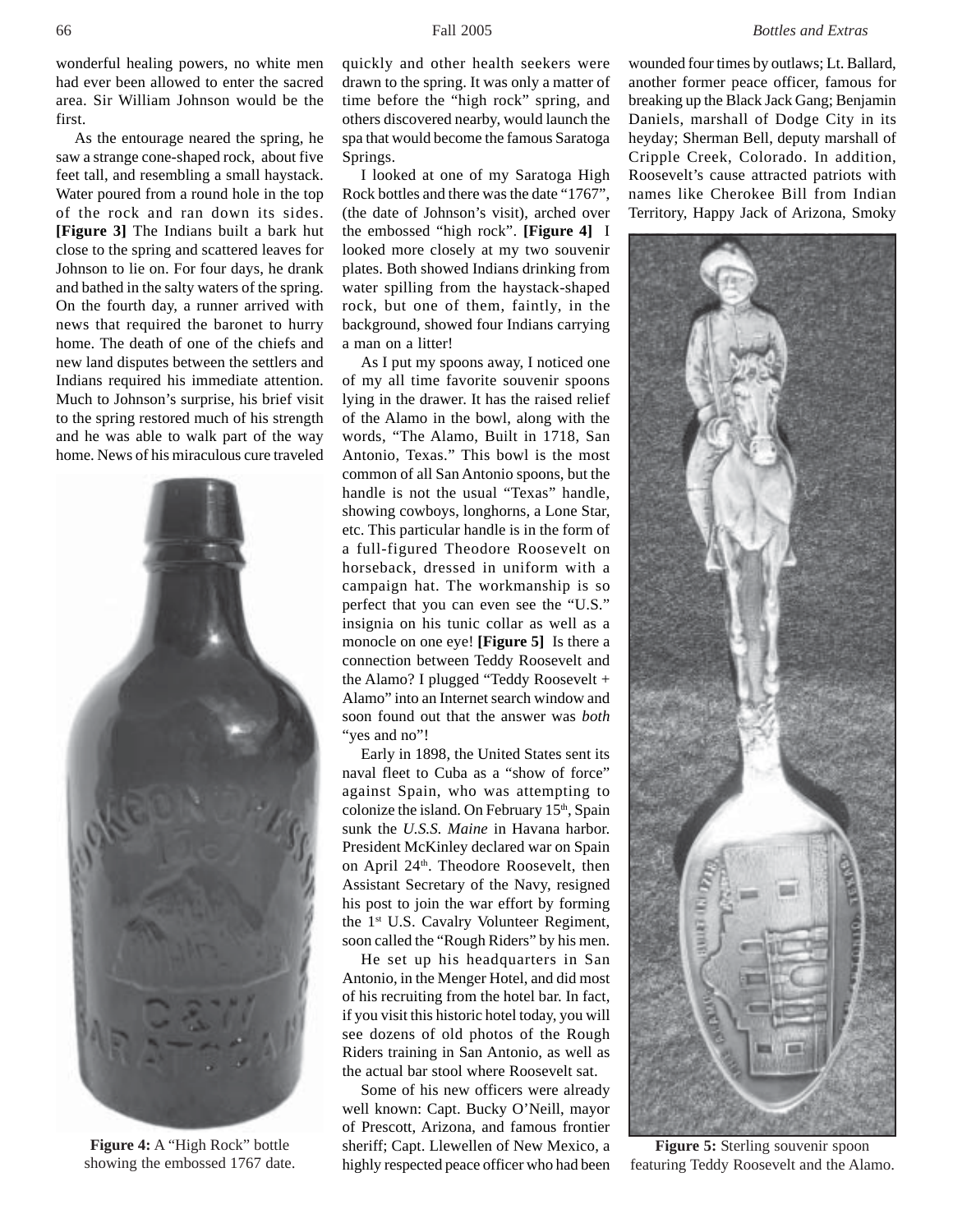Moore, The Dude, Hell Roarer, Tough Ike, Rattlesnake Pete, as well as at least four former or current ministers and several former Texas Rangers.

Later, Roosevelt wrote, "They were a splendid set of men, these South westerners—tall and sinewy, with resolute, weather-beaten faces, and eyes that looked a man straight in the face without flinching. In all the world there could be no better material for soldiers than that afforded by these grim hunters of the mountains, these wild rough riders of the plains." After training for several weeks in San Antonio, Roosevelt's regiment deployed to Tampa Bay before the invasion of Cuba, where they charged to immortality on San Juan Hill.

Shepard Manufacturing (1893-1920), the maker of this superb souvenir spoon, thought it indiscreet to feature the war hero, and 26<sup>th</sup> President of the United States, with a hotel, or, worse yet, with a bar. So they created a spoon with T.R. in full battle dress, on horseback, along with the Alamo, the building *directly adjacent* to the Menger Hotel, where he did most of his recruiting.

A few months later, while my interest in the Spanish-American War was still high, I was offered a label-under-glass commemorative flask from that war. These bottles are shaped like figural canteens, about 4 ½" in diameter, with "U.S." debossed on one side and with a full color picture-under-glass on the opposite. I already had two different ones, one with Admiral George Dewey's face on the front, and a second one showing a soldier and sailor shaking hands. The one I was being offered had an unfamiliar face, marked, "Com. W.S. Schley, U.S.N." **[Figure 6]** I wondered what part he played in the Spanish-American War.

Once again, the Internet was a big help. I plugged "Schley + Spanish American War" into a search window and soon had a five page biography in my hand! Winfield Scott Schley was named after the famous general of the War of 1812. Schley graduated from Annapolis, remaining lifelong friends with one of his classmates, George Dewey. As a young officer, he served boldly on one of the blockade ships during the Civil War, and began his rapid rise through the Naval ranks. His exploits included suppressing a riot of 400 Chinese on the Chincha Islands, taking possession of the U.S. Custom House in San Salvador during an insurrection, and landing marines in Korea to search for a missing American ship, believed plundered by Korean pirates. He held many positions, including various ship commands, head of the foreign language department at Annapolis, and chairman of the Naval Lighthouse Board.

In 1884, Schley became a public hero, when he commanded three ships in a daring rescue of Army Lt. Adolphus Greeley, an arctic explorer whose expedition had disappeared three years earlier in Greenland. Remarkably, he was able to locate Greeley and his group of six survivors in the frozen wasteland. At the outbreak of the Spanish-American War, Schley took command of the "Flying Squadron," whose mission was to intercept the Spanish fleet. When it was determined that the enemy fleet was in Santiago Bay, Schley, with eight ships, blockaded the harbor. After five

weeks of waiting, blockading, and bombarding the coastal defenses, the Spanish ships, under the command of General Cervera, attempted to run the blockade. The Spanish fleet was destroyed, with little damage to the American ships. Schley retired in 1901 at the mandatory age of 62. Ten years later he died and was buried in Arlington National Cemetery, where a gate is named after him.

Now that I knew Commodore Schley's story, I bought the flask.

While researching Schley, and his part in the war, I ran across a website that gave several dozen brief biographies of other major players in the war. Besides the military men, such as Roosevelt, Dewey, and Schley, there were others, such as Walter Reed, who became an international hero by tracing yellow fever to its mosquito origin, and William Randolph Hearst, whose newspaper empire gained readership during the war by its sensational war headlines followed by stories that were exaggerated, at best, and outright fabrications, at worst. One of Hearst's more colorful employees was Richard Harding Davis, often called "The First Modern War Correspondent." The daring Harding often defied orders in order to get to the scene of the action, as he did for coverage of the famous charge up San Juan Hill. His reports of this battle were largely responsible for the legend of Theodore Roosevelt and the Rough Riders.

For a time, Hearst also employed Frederick Remington to illustrate some of his more sensational articles. Prior to the outbreak of the war, Hearst ran a story about American women being stripsearched by male Spaniards, and he had Remington sketch a provocative picture to accompany the article. Neither the article nor the sketch were factual, but they did much to incite American outrage against Spain. One of Remington's original works of art, the famous "Bronco Buster" sculpture, was presented to Teddy Roosevelt by the men of the Rough Riders at the close of the war.

> Hearst's primary rival in the publishing business was a Hungarian immigrant named Joseph Pulitzer. After merging two St. Louis newspapers, Pulitzer expanded his journalistic empire by purchasing the *New York World* from Jay Gould and went head-tohead with Hearst's *New York Morning Journal,* matching its sensationalism in war reporting.

Among other credits, Pulitzer introduced comic strips to newspapers. After his death in 1911, his will established both the Columbia University School of Journalism and the much revered Pulitzer Prize.

Bottles are not the only collectible items that are fun to research. I have a small collection of cast iron banks. Most of them are still banks, but I do have one mechanical bank. This features a fat man sitting in a plush chair. **[Figure 7]** When you place a coin in his hand, his arm tilts downward and drops the coin into his vest and his head nods. It's very cute, but there is more to the story.

The side of his chair is embossed "Tammany," so it didn't take much research to realize that the man is William M. Tweed, New York City's political boss in the late 1860s. His headquarters, located on East 14th Street, was known as Tammany

**Figure 7:** Cast-iron mechanical "Tammany" bank.